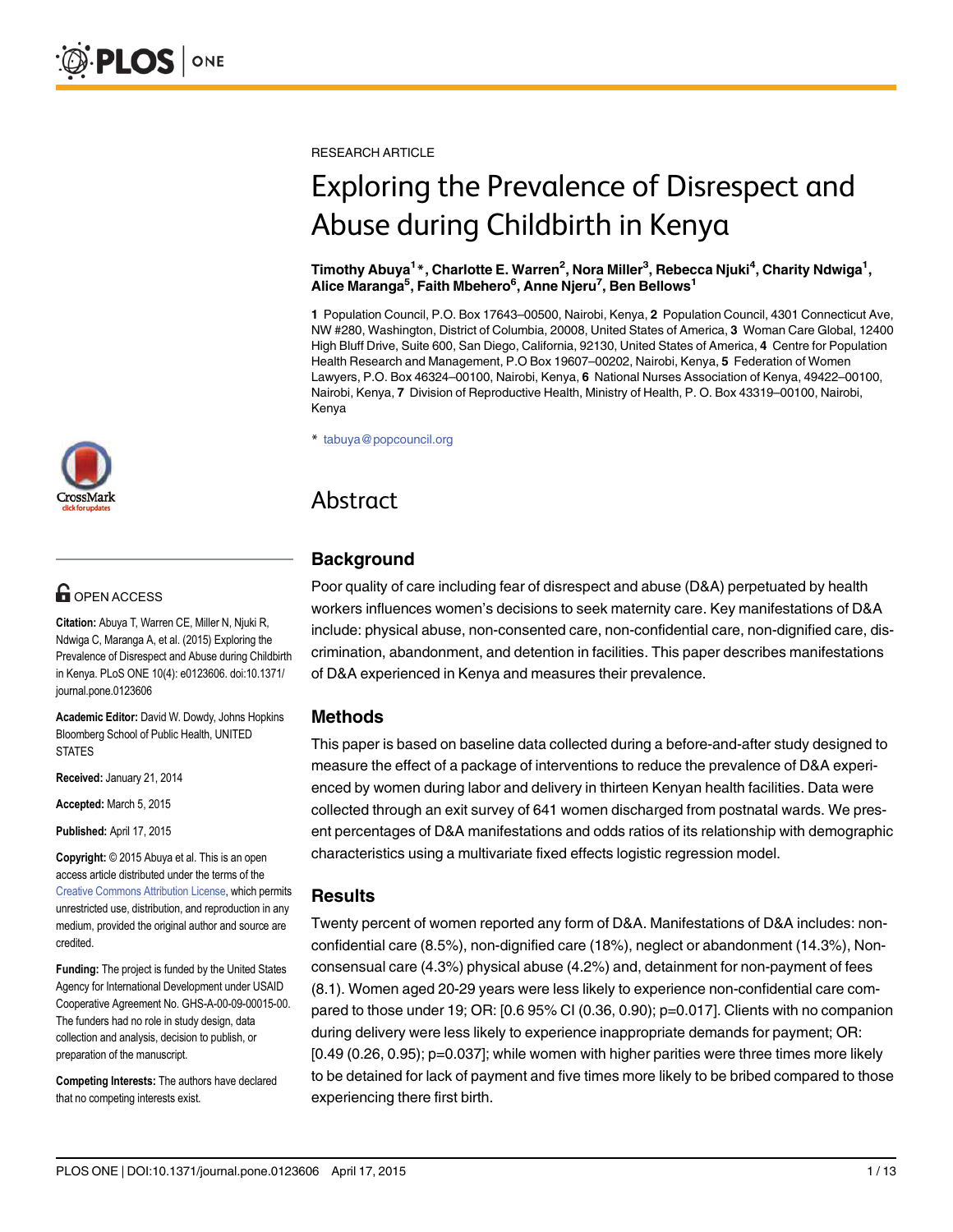#### <span id="page-1-0"></span>**Conclusion**

One out of five women experienced feeling humiliated during labor and delivery. Six categories of D&A during childbirth in Kenya were reported. Understanding the prevalence of D&A is critical in developing interventions at national, health facility and community levels to address the factors and drivers that influence D&A in facilities and to encourage clients' future facility utilization.

#### **Background**

Multiple factors are impeding progress in attaining the fifth Millennium Development Goal of reducing maternal mortality and increasing universal access to reproductive health. These include inequities in financial and geographic access to quality services, health worker distribution, and weak management capacities, which limit reproductive health service demand. In addition, high dual chronic and infectious disease burdens in populations at epidemiological transition along with patriarchal societies that dis-empower women contribute to stagnating or deteriorating reproductive health services. Low skilled birth attendance coverage, a key Millennium Development Goal 5 indicator  $[1]$ , is associated with a high maternal mortality ratio, which, in many low-income settings, is estimated as one hundred times greater than in high-income countries [\[2](#page-11-0)]. One key strategy for addressing high maternal and newborn morbidity and mortality is to increase the proportion of women utilizing skilled care at birth. Progress has been slow for achieving the skilled birth attendance targets because improvements require overcoming cultural, financial, and geographic barriers to its access, as well as reforming poor quality of care at facilities  $[2, 3]$  $[2, 3]$  $[2, 3]$ .

An important but little understood component of poor care that women receive during childbirth in facilities is disrespect and abuse (D&A) perpetuated by health workers and other facility staff [[4](#page-11-0)]. Fear of experiencing D&A negatively influences women's decisions to seek care at a health facility during labor and delivery [[5](#page-11-0)]. In Kenya, the skilled birth attendance rate fell from 50% in 1989 to 44% in 2008/9 [[6\]](#page-11-0), a likely contributor to the country's sustained high maternal mortality ratio, which is currently 488 deaths per 100,000 live births [\[7](#page-11-0)]. The reasons for the low levels of skilled care at birth are relatively well-understood in Kenya [[8\]](#page-11-0). In 2007, a report by the Federation of Women Lawyers and the Centre for Reproductive Rights, documented D&A during childbirth including physical abuse (pinching on thighs, slapping and beating), non-consensual care (coerced cesarean sections), non-dignified care, verbal abuse, discrimination towards poor and young mothers, abandonment of women during and after labor, and detention in facilities because of inability to pay  $[9]$  $[9]$  $[9]$ . In another study, Family Care International found that women did not attend facilities for fear of being insulted, assaulted, or abandoned [[10](#page-12-0)]. Moreover, in the most recent Kenya Service Provision Assessment in 2010, women described doctors treating patients rudely ('abused them'), ignoring them, drunk at work, or failing to fulfill their requisite hours of service. In the Kenya Service Provision Assessment, patient abuse was most commonly documented during labor in maternity units, where nurses occasionally shout at women or slap them  $[11]$ .

Despite these observations, the extent of D&A during facility-based deliveries has not been systematically documented or well defined [[12](#page-12-0)]. Identifying both aggravating and mitigating factors of negative and abusive provider-patient relationships has been neglected in health systems research, especially during childbirth [[4\]](#page-11-0). D&A in childbirth is a critical but less discussed barrier to skilled birth attendance utilization, which constitutes a common cause of suffering and a human rights violation for women in many countries  $[4, 12]$  $[4, 12]$  $[4, 12]$  $[4, 12]$ . Poor provider attitudes and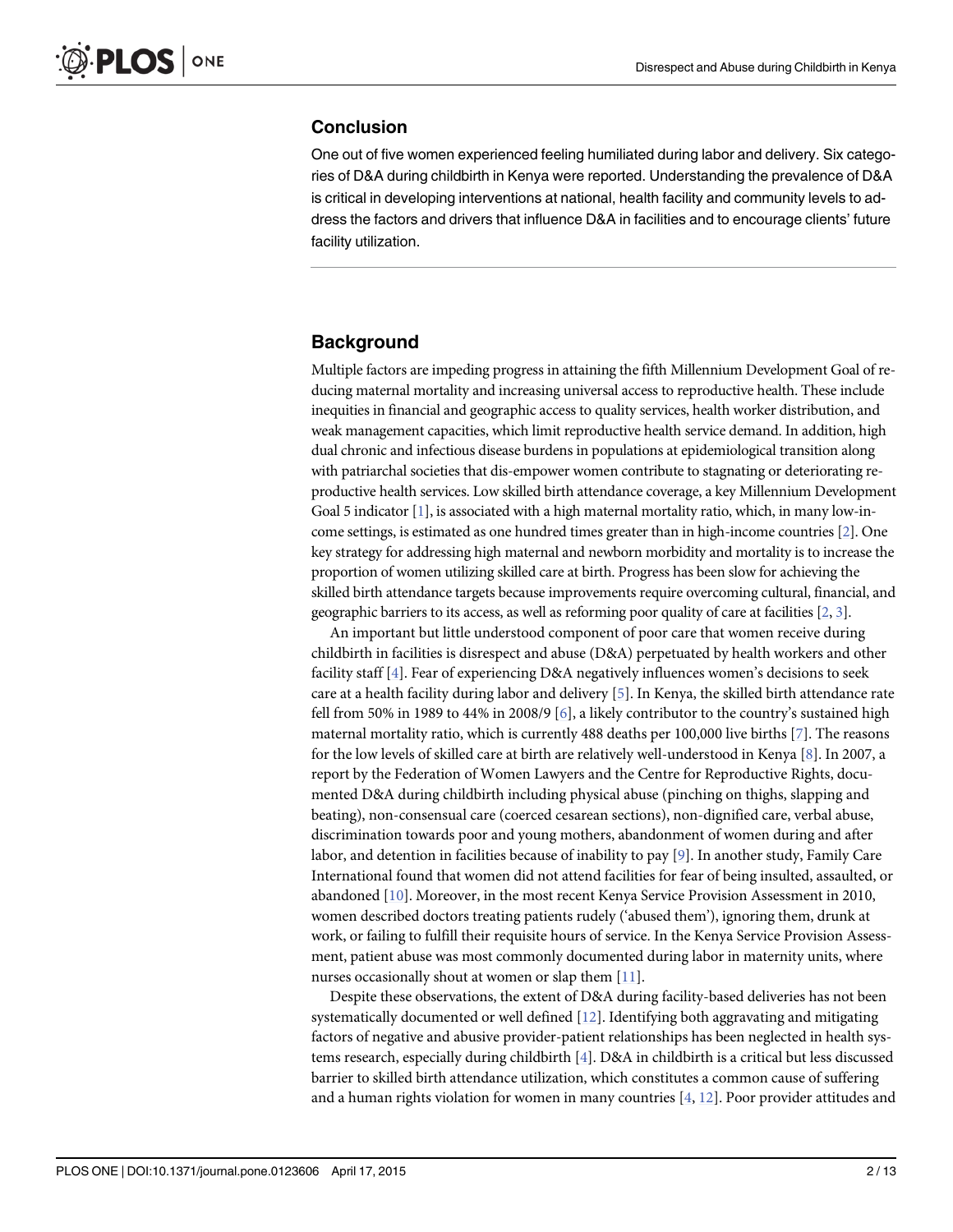<span id="page-2-0"></span>poor relationships with clients are an important barrier to health care, yet efforts to measure and institutionalize interventions to improve these relationships are limited. Abundant evidence exists on improving technical quality of care but efforts targeting the often difficult to measure and document "soft issues" of provider-client relationships are limited. One pertinent "soft issue" not well discussed is the extent to which D&A occurs when clients seek care, with less evidence on its extent during labor and delivery, which can be described as "a vulnerable moment" during the birthing process.

A landscape analysis by Bowser and Hill reviewed evidence of D&A in facility deliveries to define the concept, identify its scope, contributing factors, and impact in childbirth, along with potential interventions  $[12]$  $[12]$  $[12]$ . Based on their review, D&A was categorized into seven manifestations: physical abuse, non-consensual care, non-confidential care, nondignified care, discrimination, abandonment of care, and detention in facilities. Key contributing factors for these behaviors are grouped as individual and community level factors normalizing D&A, lack of legal and ethical foundations for addressing D&A, lack of leadership, standards and accountability, and provider prejudice due to lack of training and resources [[12\]](#page-12-0).

Despite Bowser and Hill's description of the D&A categories, there is limited evidence about the extent to which the categories manifest in developing country settings, what are the measurable D&A elements, and their prevalence. This paper describes a study that seeks to contextually define the types of D&A behaviors that manifest in selected facilities in Kenya and to measure their prevalence.

#### Methods

#### Developing measurable construct of D&A

To translate the categories of D&A identified in the review  $[12]$  $[12]$  into measurable domains, investigators from two USAID-TRAction funded projects (in Kenya and Tanzania) met to harmonize and contextualize the working definitions of D&A during childbirth. The team discussed research methodologies and developed common definitions of D&A in a Construct Map. A detailed description of the definitions is published separately, focusing on normative and experiential building blocks  $[13]$  $[13]$  $[13]$ . The focus of the current measurement is based on experiential building block that took account of women's experiences of disrespect and abuse. These were a specific set of behaviors or conditions agreed by all stakeholders to constitute disrespect and abuse. The basis of this definition is that if the goal is to promote women's dignity in childbirth, then it matters if a woman experiences her treatment as disrespectful and abusive. Such an experience is likely to influence future decisions about where to deliver and whether to recommend that facility to others  $[13]$  $[13]$  $[13]$ .

The second dimension of definition of D&A includes the normative building block which comprise codes of behavior or infrastructural standards, where departure from these standards could be considered violations constituting D&A. The normative block has four key dimensions: human rights law, domestic law, ethical codes and local consensus on be-haviors [[13\]](#page-12-0).

The experiential building block, refers to events or conditions considered as D&A, regardless of patient experience or provider intention and classified into three dimensions: 1) subjective experiences whereby women experience D&A even if it does not result from actions observed; 2) objective events or conditions that are observable actions experienced or intended as such; and 3) intentionality, whereby a woman does not interpret an action as D&A, but the provider actually intends it as disrespectful or abusive [\[13](#page-12-0)]. Subjective experience of D&A was measured through the client exit survey described in this paper. [Table 1](#page-3-0) outlines the normative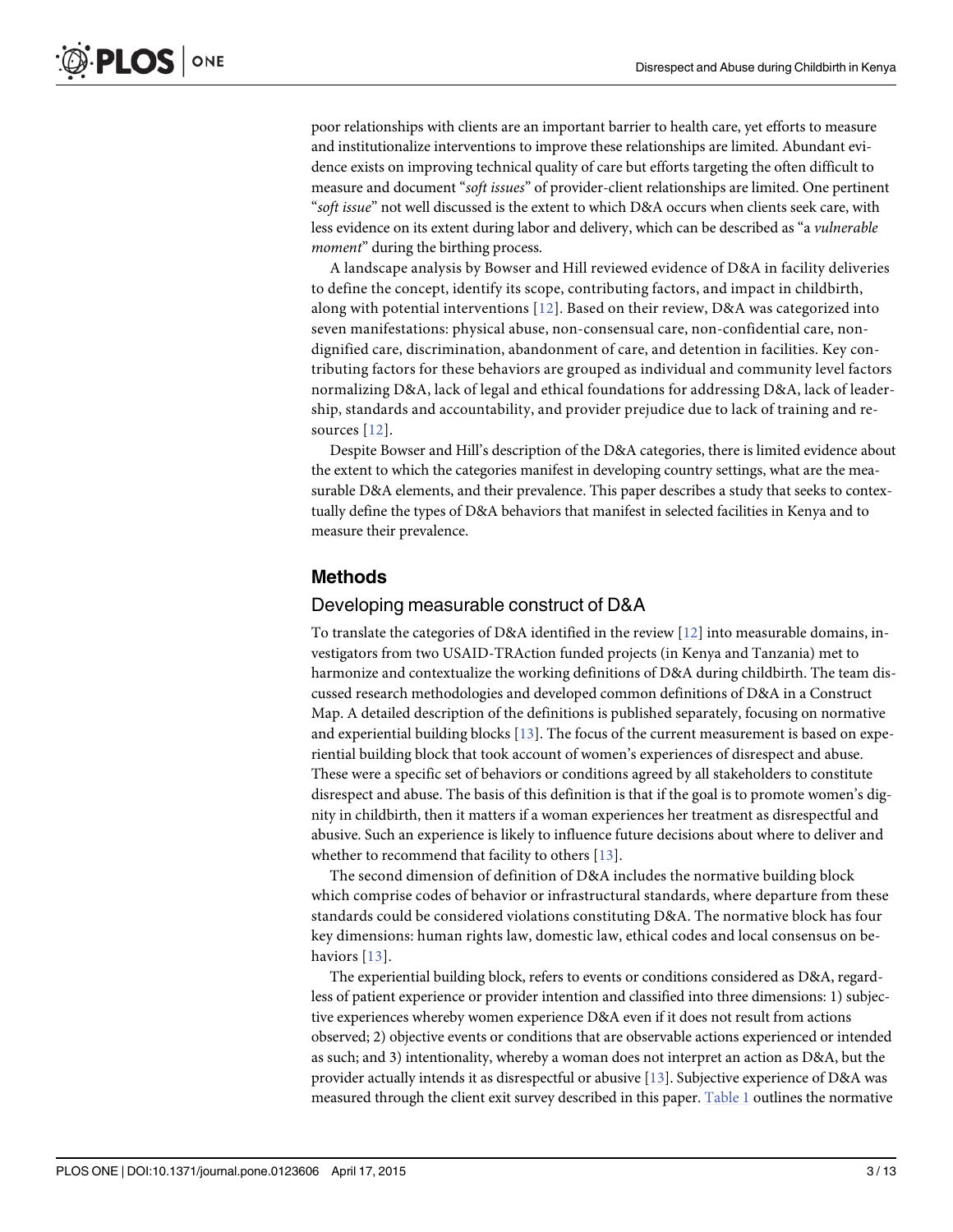<span id="page-3-0"></span>

| <b>Normative</b><br><b>Building</b><br>block | <b>Definition</b>                                                                                                                                                          | Category of<br>D&A <sup>a</sup> | <b>Evidentiary Building Block:</b><br><b>Examples of actions or behaviors</b><br>that are reported                                                                                                                                                          | <b>Questions asked</b>                                                                                                                                                                                                             |  |
|----------------------------------------------|----------------------------------------------------------------------------------------------------------------------------------------------------------------------------|---------------------------------|-------------------------------------------------------------------------------------------------------------------------------------------------------------------------------------------------------------------------------------------------------------|------------------------------------------------------------------------------------------------------------------------------------------------------------------------------------------------------------------------------------|--|
| Human rights<br>law                          | Right to health, freedom from<br>abusive behavior and entitlement to<br>facility conditions that are,<br>accessible, affordable, acceptable<br>and of good quality (AAAQ). | Physical abuse                  | Pinching/slapping/pushing/beating/<br>poking<br>Rape/ sexual harassment.                                                                                                                                                                                    | At any point during your stay for this<br>delivery were you physically abused by<br>any of the healthcare workers? For<br>example physical abuse might include<br>being hit or slapped.                                            |  |
|                                              |                                                                                                                                                                            | Detention                       | Detained when a woman is unable to<br>pay for services.                                                                                                                                                                                                     | At any point during your stay for this<br>delivery were you or your baby<br>prevented from leaving this facility<br>because you could not pay?                                                                                     |  |
|                                              |                                                                                                                                                                            | Non<br>confidential             | HIV status shown to others; health<br>information discussed with non-health<br>staff; uncovered during delivery or<br>examination; no screens blocking<br>view during delivery or examination;<br>discussed her issues when other<br>clients were listening | At any point during your stay for this<br>delivery were you treated in a way that<br>violated your privacy? At any point<br>during your stay for this delivery were<br>you treated in a way that violated your<br>confidentiality? |  |
| Domestic law                                 | Malpractice or criminal wrongs<br>such as assault.                                                                                                                         | Corruption                      | Request for a bribe for services.                                                                                                                                                                                                                           | At any point during this delivery in this<br>facility did you feel/ perceive or were<br>you asked by anyone for money other<br>than the official cost of service to<br>access services or any favors.                              |  |
| <b>Ethical codes</b>                         | Standards of conduct for members<br>of medical /nursing professions and<br>national standards of care                                                                      | Non consented<br>care           | No permission obtained before<br>examination for medical procedures<br>such as tubal ligation, hysterectomy.                                                                                                                                                | At any point during your stay for this<br>delivery was any treatment done to you<br>without your permission?                                                                                                                       |  |
|                                              | developed by the MOH.                                                                                                                                                      | Abandonment<br>/neglect         | Ignored when sought help for pain<br>relief or left unattended by heath<br>workers when they needed help.                                                                                                                                                   | At any point during your stay for this<br>delivery were you left un attended by<br>health providers when you needed<br>care?                                                                                                       |  |
| Local<br>consensus                           | Specific set of behaviors or<br>conditions that patients, families,<br>providers, agree constitute<br>inexcusable D&A.                                                     | Non dignified<br>care           | Use of non-dignified language such<br>as shouting and scolding; Threats of<br>withholding services /threatened with<br>going to theatre, called insulting<br>names, laughed or scorned at                                                                   | At any point during your stay for this<br>delivery did any healthcare provider<br>talk to you or use a tone or facial<br>expression that made you feel<br>uncomfortable?                                                           |  |

#### [Table 1.](#page-2-0) Normative and evidential building blocks: the link between definitions of disrespect and abuse, and the list of actions and behaviours used in measurement.

Note: Normative building blocks comprise codes of behavior or infrastructural standards, and departure from these standards could be considered violations constituting D&A. The normative block has four key dimensions: human rights law, domestic law, ethical codes and local consensus on behaviors The evidentiary building block, meanwhile, refers to events or conditions considered as D&A, regardless of patient experience or provider intention, classified into three dimensions: 1) subjective experiences whereby women experience D&A even if it does not result from actions observed; 2) objective events or conditions that are observable actions experienced or intended as such;; and 3) intentionality, whereby a woman does not interpret an action as D&A, but the provider actually intends it as disrespectful or abusive.

doi:10.1371/journal.pone.0123606.t001

and evidentiary building blocks and provides examples of actions and behaviors that may be experienced as disrespectful and how they link to the building blocks.

With a set of definitions, measurement instruments were developed and validated through qualitative interviews with clients to identify potential gaps in the Construct Map. A client exit tool was developed and validated through an exit survey conducted among 75 respondents. In order to check the reliability of the exit tool in estimating the prevalence of D&A, we further conducted follow-up case narratives two weeks later among 25 participants who reported any form of D&A in the exit survey and 25 others how did not report any form of D&A. The outcome of this analysis enabled us to refine the tools for measuring the prevalence of D&A.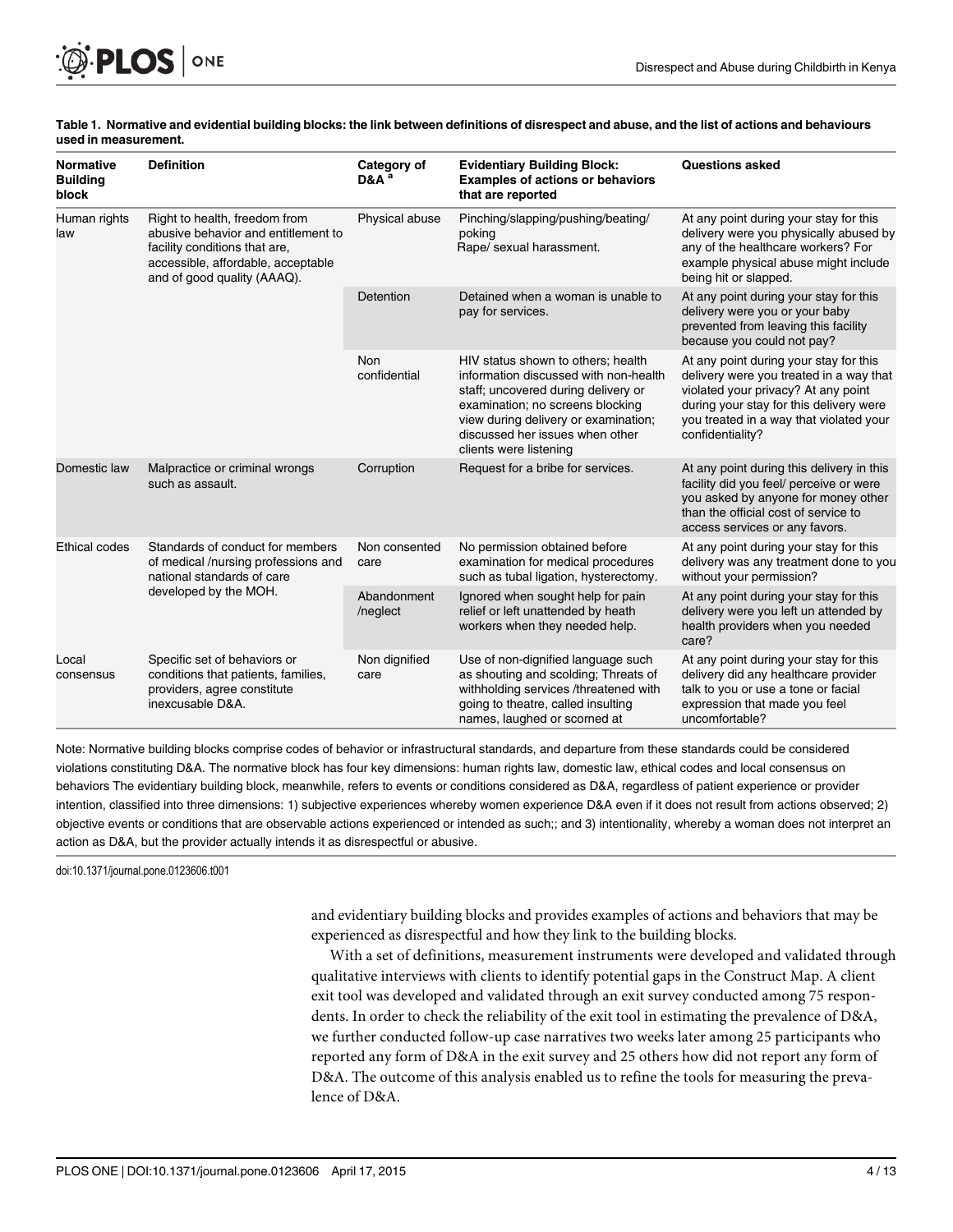### <span id="page-4-0"></span>Study Design

This paper is based on cross sectional analysis of baseline data from a quasi-experimental study designed as a before-and-after without a comparison to measure the effect of interventions in reducing the prevalence of D&A experienced by women during labor and delivery in health facilities in Kenya. Initially, the study was designed as a before and after design with the facilities and populations identified as intervention sites and equivalent comparison facilities and population living around health facilities not served by the D&A program in order to control for potential time dependent confounders  $[14]$ . However due to political challenges in selecting intervention and comparison facilities, a before-and after implementation research study without comparison was adopted. All facility and populations around facilities were included in the intervention through a step wise implementation over a period of one year. This study is embedded in an ongoing Population Councils' reproductive health vouchers evaluation project supported by the Bill and Melinda Gates Foundation [[15\]](#page-12-0). The data collection was conducted between September 2011 and February 2012.

#### Study Sites

Thirteen facilities included in the voucher project evaluation were purposively selected in Kisumu, Kiambu, Nyandarua and Uasin Gishu sub counties, along with one maternity hospital in Nairobi. The three facilities from each sub county that were selected represented different facility types (public, private and faith based) and different levels of care (hospitals, nursing homes, health centers and referral facilities) and were relatively similar in number of deliveries, professional expertise, skills distribution, clientele, location and fees charged, among others. Study facilities had a total of 58 specialist doctors, 116 medical doctors, and 1503 nurses or midwives, 27 theater nurses, 48 anesthetists and 126 pharmacists with variations by level of care. The bed capacity for labor wards was 135 and 42 in the delivery rooms.

## Study Procedures

Exit interviews with women discharged from postnatal wards measured experienced D&A within the evidentiary building block. Due to the sensitivity of the issues raised, prior to any data collection officers from the Division of Reproductive Health (DRH) of the national Ministry of Health and the study coordinator visited each selected district to provide information to the facility management and staff about the study. This was done two weeks prior to the study activities. Research assistants were trained to conduct the exit interviews in five-day training with a broad introduction to the research objectives, observational skills, and ethical issues. In addition, Research assistants were provided with information referring clients requiring additional support.

The sample size calculation was based on the larger before-and-after study that aimed to measure the effect of the intervention package on the primary outcome indicator "reduction in the prevalence of D&A in facilities". Due to lack of a previous measure for D&A in the literature, the study utilized an estimated 22.2% of women who reported not using facilities due to provider related reasons in the voucher evaluation survey conducted in 2010 around the same facilities [\[15\]](#page-12-0). The assumptions were that provider related reasons were associated with humiliating behavior or perceived to be disrespectful by the clients. This was used as baseline measure for the interventions. The study was thus designed to measure a 10% decrease of D&A, with 90% estimated power for one-sample comparison of proportion with two sided alpha of 0.005 and an estimated design effect of 2 to account for facility clustering, resulting in a sample size of 583, with a 10 percent over sampling providing a total sample size of 641. To increase the robustness of the study, the final sample size calculation was powered at 90% up from the 80%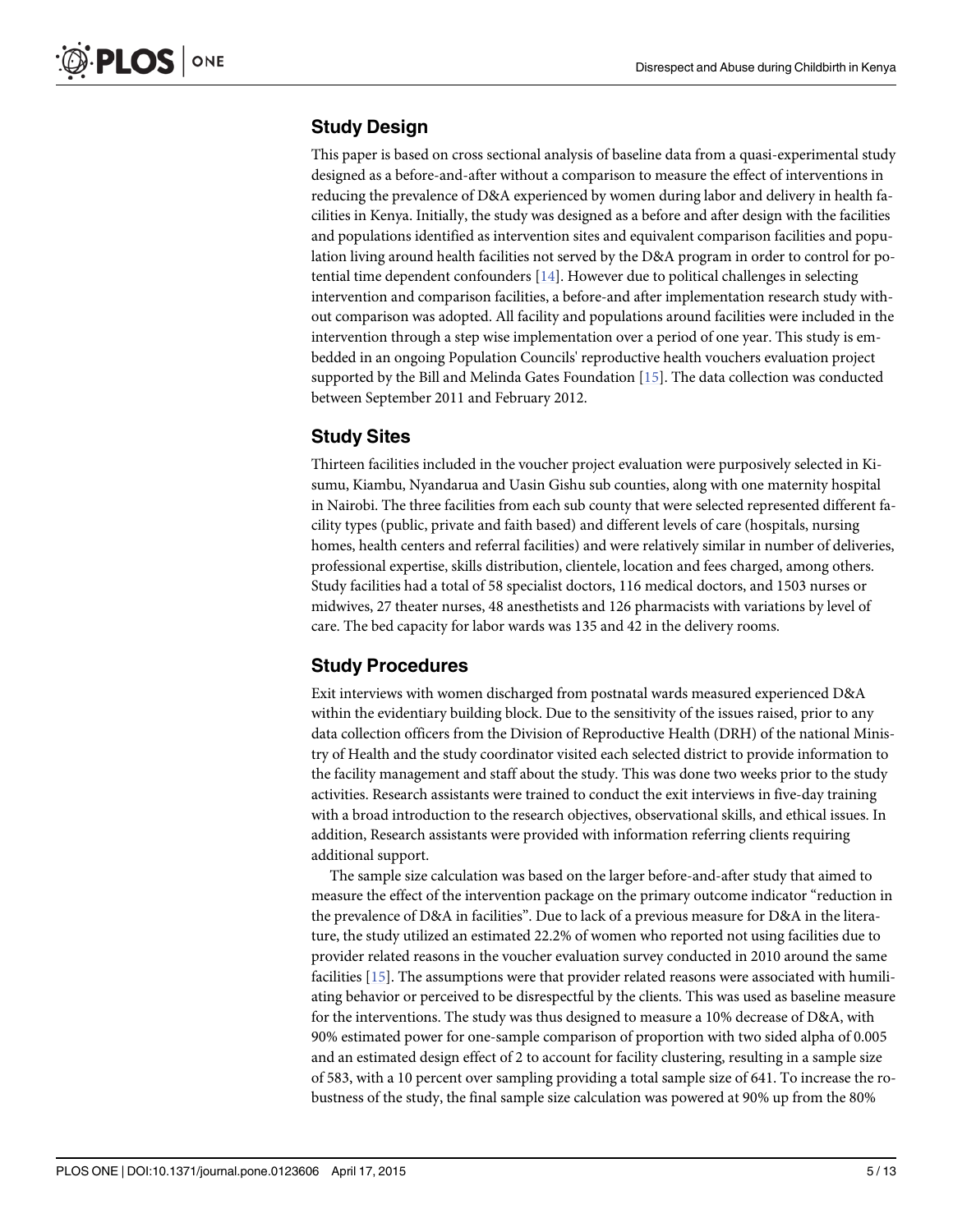initially proposed in the protocol [14). Data for this paper is therefore drawn from a cross sectional baseline survey conducted as part of the implementation research designed as a beforeand-after design without a comparison to measure the effect of interventions in reducing occurrence of D&A.

#### Client exit interviews

The exit survey sampled women of reproductive age, between 15 to 45 years, who received maternity services from the 13 study facilities  $[14]$  $[14]$ . To capture D&A prevalence for subjective experience, client exit interviews were conducted with women who had just given birth. Interviews were conducted once women had been discharged from the postnatal ward but within the hospital compound in a private place. The questionnaire was developed through a series of discussions with the research teams from Kenya and Tanzania. Focus group discussions with women and men also helped determine D&A taxonomy, with the tools pre-tested within the local context, and re-tested. The questionnaire comprises several modules: demographics, household characteristics including socio-economic status, past service utilization, delivery characteristics, perceived quality and satisfaction, and D&A experience. The primary question of assessing the overall prevalence of D&A was whether the woman was treated in a way that made her feel humiliated or disrespected during all the labor and childbirth experience. The questions used for each category of D&A are presented in the last column in [Table 1.](#page-3-0)

To implement the study, researchers approached all postnatal women both recently delivered and discharged from the postnatal ward, describing the nature of the study and interview process, emphasizing its privacy and confidentiality. Mothers of newborn babies who were physically detained in the facility for non-payment or clearance of bills associated with the current birth were also included. All women satisfying the inclusion criteria were recruited until the required sample size were reached.

#### Data management and analysis

Portable Digital Assistants (PDAs) were used to record the exit interviews. PDA data were downloaded into a Microsoft Access database prior to Stata 11 analysis. Tests of proportions and relationships between key variables were at 1% and 5% level of significance. Descriptive statistics were computed using the chi square test for categorical variables. Frequencies and percentages of different D&A manifestations are reported in the accompanying table. The key outcome variables for self-reported D&A (subjective) include physical abuse, non-dignified care, non-confidential care, non-consensual care, abandonment, detention, and corruption. A multivariate fixed effects logistic regression model that accounted for facility clustering examined the relationship between D&A and demographic factors. Results are presented as adjusted odds ratios (OR). Throughout the analysis, we identified patterns of missing data and their distribution. For cases where missing data was as result of skip patterns or non-response, only data available for each variable were analyzed.

The basic model for reported D&A is given by  $(Eq_1)$  where  $\pi_{ij}$  is the probability of experiencing the outcome for individual *i* identified from a facility *j*;  $X_{ii}$  is the vector of covariates;  $\beta$  is the associated vector of fixed parameters; and  $\mu_i$  are the unobserved characteristics of client experiences that might be correlated with the outcomes.

$$
logit(\pi_{ij}) = X_{ij}\beta + \mu_j \tag{1}
$$

The independent variables of interest for reported D&A included age, marital status (either currently married or never married/other), education, parity, service satisfaction, time of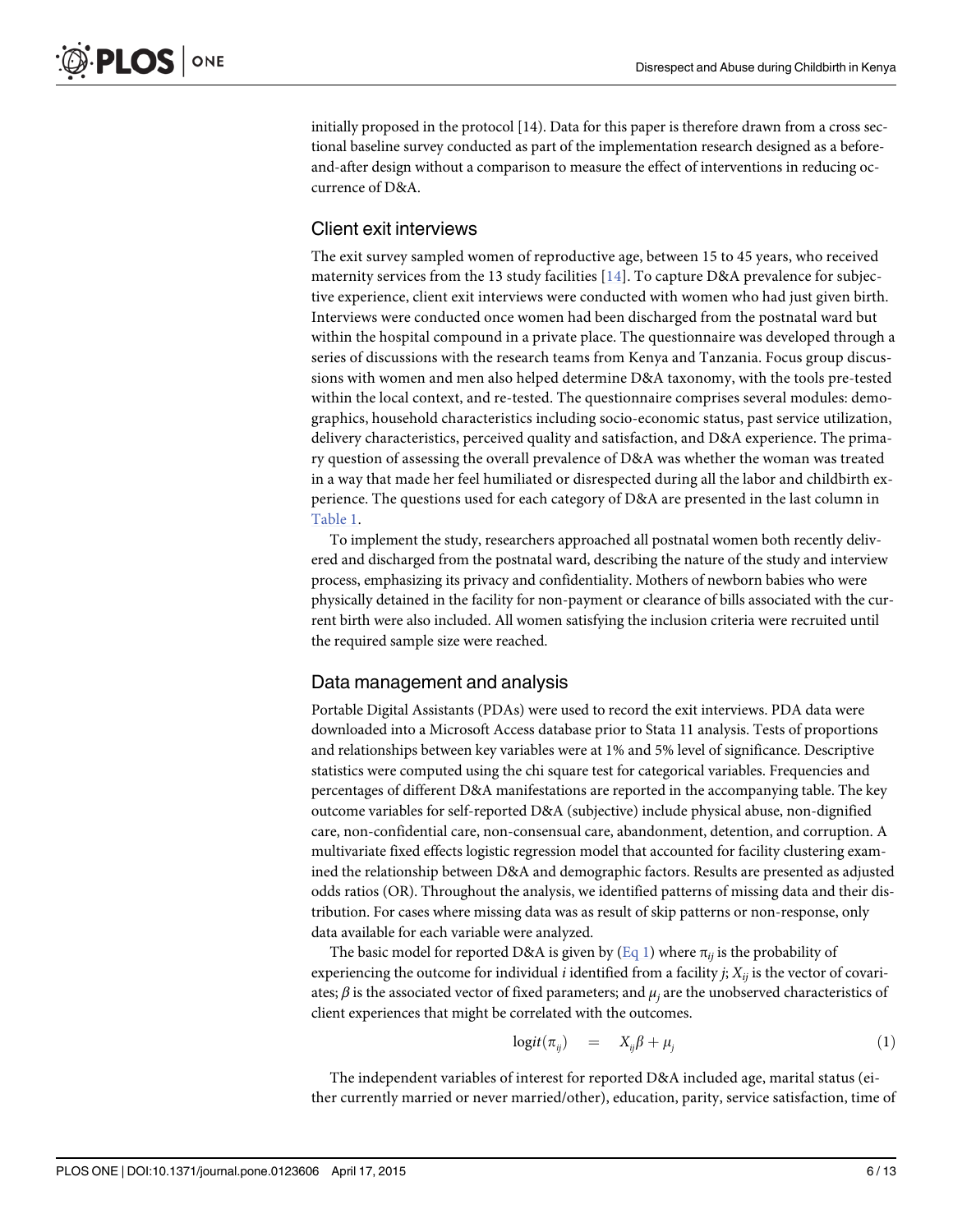<span id="page-6-0"></span>delivery, past experience of physical or sexual abuse, history of depression, the presence of a support person during childbirth, and socioeconomic status (SES). SES was calculated using principal components analysis to create income quintiles from household assets then dichotomized into two categories (lowest 20% and highest 80% of wealth quintiles).

#### Ethical issues

Women were asked a number of sensitive questions including reproductive behavior and aspects of D&A. Therefore, careful steps during the questionnaire design were aimed to minimize potential informant discomfort. Study tools were pre-tested among a small group of women with characteristics similar to the study population to identify potentially negative consequences, and were modified accordingly. To avoid the risk of others overhearing informants' information, interviews were conducted in private settings, with ample time for data collection to guarantee privacy and confidentiality. Provisions were made to train researchers to ensure that guidance on ethical conduct is clearly understood and implemented. The research team was trained to listen and observe intently without displaying any judgmental attitude about information from informants and on other critical ethical issues on gathering information from women.

All interviews followed participants' written informed consent. From the outset, participants were clearly informed that they had a right to withdraw at any time. Before both the interview and any consent for their participation was sought, participants were provided with information about the study including its aim and methods, institutional affiliations, anticipated benefits and potential risks, potential discomfort including sensitive questions about sexual behavior (which they could choose not to answer), their right to abstain from participating or to withdraw at any time without reprisal, measures ensuring information confidentiality, contact details for the study coordinator for any questions or concerns, and the fact that monetary compensation was provided only if a participant had to travel for the interview. All of this information was read to potential participants, and once they understood and accepted, signed the informed consent form. All informed consent forms and questionnaires were translated into the relevant languages.

The research protocol was approved by the Division of Reproductive Health, Ministry of Health, the Kenya Medical Research Institute (KEMRI) Ethical Review Board (approval SCC No 288), and the Population Council's Institutional Review Board (PC IRB 577). All informed consents forms used in this study were reviewed by both review boards. The boards were aware that potential participants may be under the age of 18 and would be providing consent for themselves.

#### **Results**

#### Characteristics of clients interviewed

[Table 2](#page-7-0) shows the characteristics of 641 postnatal women who were interviewed in the 13 facilities, with a mean age of 25 years. Majority of women 82% ( $n = 525$ ), were married, 53%  $(n = 335)$  had completed secondary school or higher, and 58.6%  $(n = 374)$  were multiparous. More than half of the women interviewed reported feeling sad or depressed during the previous 12 months; a third had ever been 'emotionally abused'; just under one fifth had ever been physically abused; and 2% reported ever being raped.

Over three quarters of the women reported going directly to the facility to give birth, and one quarter had delivered in the same facility previously. Fifteen percent had a cesarean section  $(n = 100)$ , and 62.8%  $(n = 403)$  reported some sort of complications connected with their recent birth. Six percent  $(n = 39)$  of women reported the deaths of their recently delivered infants. The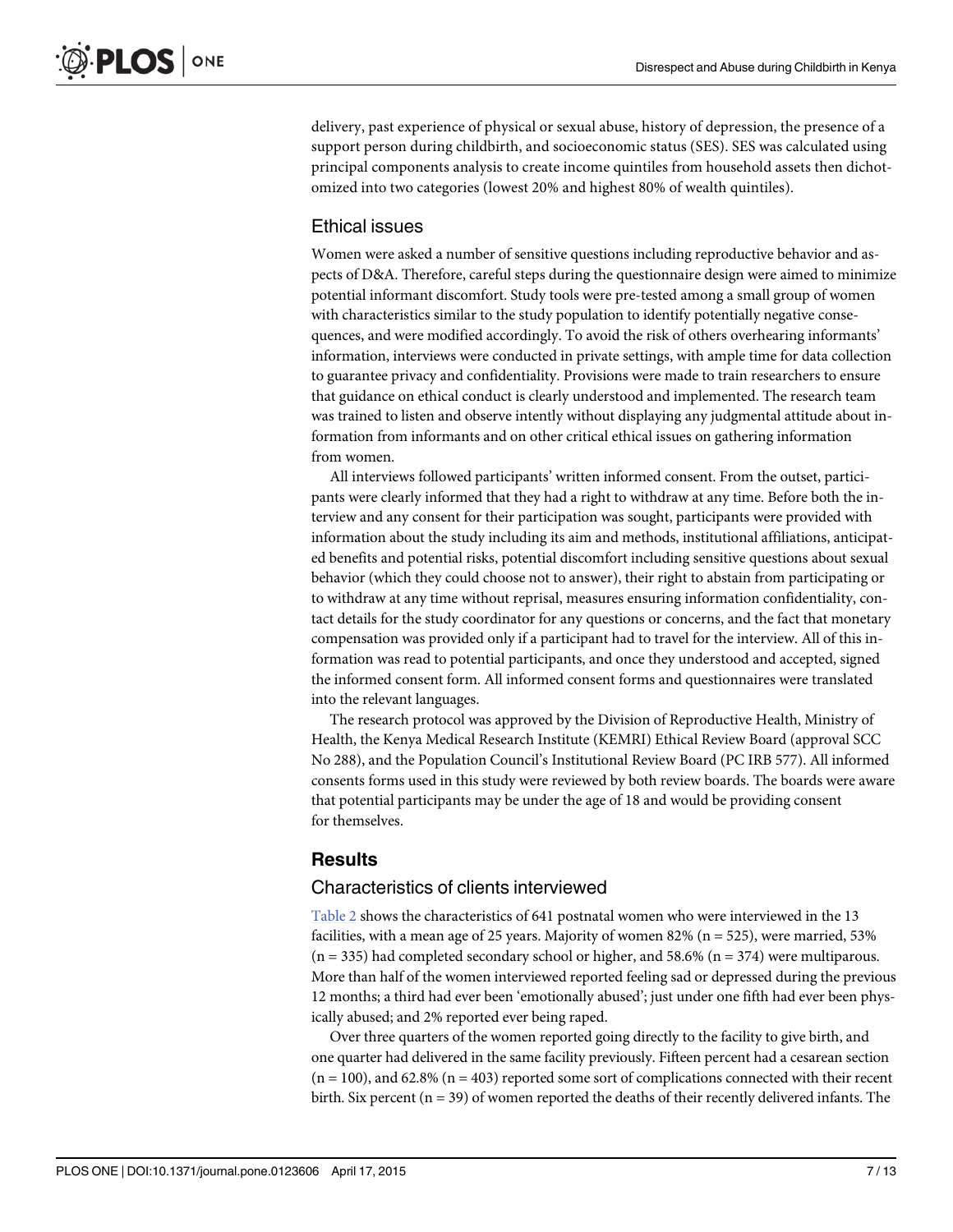| Age of clients interviewed<br>$n = 641$ (%)<br>24.9(5.3)<br>Average age (SD)<br>$15-19$ years<br>85 (13.2)<br>20-24 years<br>255 (39.8)<br>25–29 years<br>180 (28.1)<br>83 (12.9)<br>30–34 years<br>35-39 years<br>27(4.2)<br>Above 40 years<br>10(1.6)<br><b>Marital status</b><br>Married /cohabiting<br>525 (81.9)<br>Never married<br>99 (15.4)<br>Separated /divorced<br>17(2.7)<br>Level of education attainment<br>$n = 631*$<br>$(\%)$<br>296 (46.9)<br>Primary<br>Secondary<br>272 (43.1)<br>Tertiary<br>63 (9.9)<br>Mother's parity<br>First birth<br>263 (41.3)<br>1-3 children<br>339 (53.2)<br>4-7 children<br>35(5.4)<br>Past experiences<br>Reported low mood or depressed in the last 12 months<br>334 (52.1)<br>Reported ever been verbally threatened, humiliated, repressed, frightened or made to feel<br>206 (32.1)<br>worthless or unwanted<br>120 (18.7)<br>Reported ever physically abused in their lives<br>Reported ever been raped (forced to have sex against their will)<br>14(2.2)<br><b>Childbirth experience</b><br>Came directly to facility to give birth<br>497 (77.4)<br>Had previous delivery in current facility before<br>165 (25.8)<br>Reported complications during childbirth<br>403 (62.8)<br>Had cesarean section<br>100 (15.6)<br>Reported manual extraction of placenta<br>93 (14.5)<br>Baby died<br>39(6.1)<br>Satisfaction and quality of care<br>Satisfied with current delivery services<br>560 (87.6)<br>Perceived quality of care received<br><b>Excellent</b><br>338 (52.8)<br>Good<br>224 (35.0)<br>Fair<br>78 (12.2)<br>Time of delivery<br>Day<br>368 (57.4) | <b>Characteristics</b> |               |
|----------------------------------------------------------------------------------------------------------------------------------------------------------------------------------------------------------------------------------------------------------------------------------------------------------------------------------------------------------------------------------------------------------------------------------------------------------------------------------------------------------------------------------------------------------------------------------------------------------------------------------------------------------------------------------------------------------------------------------------------------------------------------------------------------------------------------------------------------------------------------------------------------------------------------------------------------------------------------------------------------------------------------------------------------------------------------------------------------------------------------------------------------------------------------------------------------------------------------------------------------------------------------------------------------------------------------------------------------------------------------------------------------------------------------------------------------------------------------------------------------------------------------------------------------------------------------------------------------------------------|------------------------|---------------|
|                                                                                                                                                                                                                                                                                                                                                                                                                                                                                                                                                                                                                                                                                                                                                                                                                                                                                                                                                                                                                                                                                                                                                                                                                                                                                                                                                                                                                                                                                                                                                                                                                      |                        |               |
|                                                                                                                                                                                                                                                                                                                                                                                                                                                                                                                                                                                                                                                                                                                                                                                                                                                                                                                                                                                                                                                                                                                                                                                                                                                                                                                                                                                                                                                                                                                                                                                                                      |                        |               |
|                                                                                                                                                                                                                                                                                                                                                                                                                                                                                                                                                                                                                                                                                                                                                                                                                                                                                                                                                                                                                                                                                                                                                                                                                                                                                                                                                                                                                                                                                                                                                                                                                      |                        |               |
|                                                                                                                                                                                                                                                                                                                                                                                                                                                                                                                                                                                                                                                                                                                                                                                                                                                                                                                                                                                                                                                                                                                                                                                                                                                                                                                                                                                                                                                                                                                                                                                                                      |                        |               |
|                                                                                                                                                                                                                                                                                                                                                                                                                                                                                                                                                                                                                                                                                                                                                                                                                                                                                                                                                                                                                                                                                                                                                                                                                                                                                                                                                                                                                                                                                                                                                                                                                      |                        |               |
|                                                                                                                                                                                                                                                                                                                                                                                                                                                                                                                                                                                                                                                                                                                                                                                                                                                                                                                                                                                                                                                                                                                                                                                                                                                                                                                                                                                                                                                                                                                                                                                                                      |                        |               |
|                                                                                                                                                                                                                                                                                                                                                                                                                                                                                                                                                                                                                                                                                                                                                                                                                                                                                                                                                                                                                                                                                                                                                                                                                                                                                                                                                                                                                                                                                                                                                                                                                      |                        |               |
|                                                                                                                                                                                                                                                                                                                                                                                                                                                                                                                                                                                                                                                                                                                                                                                                                                                                                                                                                                                                                                                                                                                                                                                                                                                                                                                                                                                                                                                                                                                                                                                                                      |                        |               |
|                                                                                                                                                                                                                                                                                                                                                                                                                                                                                                                                                                                                                                                                                                                                                                                                                                                                                                                                                                                                                                                                                                                                                                                                                                                                                                                                                                                                                                                                                                                                                                                                                      |                        | $n = 641$ (%) |
|                                                                                                                                                                                                                                                                                                                                                                                                                                                                                                                                                                                                                                                                                                                                                                                                                                                                                                                                                                                                                                                                                                                                                                                                                                                                                                                                                                                                                                                                                                                                                                                                                      |                        |               |
|                                                                                                                                                                                                                                                                                                                                                                                                                                                                                                                                                                                                                                                                                                                                                                                                                                                                                                                                                                                                                                                                                                                                                                                                                                                                                                                                                                                                                                                                                                                                                                                                                      |                        |               |
|                                                                                                                                                                                                                                                                                                                                                                                                                                                                                                                                                                                                                                                                                                                                                                                                                                                                                                                                                                                                                                                                                                                                                                                                                                                                                                                                                                                                                                                                                                                                                                                                                      |                        |               |
|                                                                                                                                                                                                                                                                                                                                                                                                                                                                                                                                                                                                                                                                                                                                                                                                                                                                                                                                                                                                                                                                                                                                                                                                                                                                                                                                                                                                                                                                                                                                                                                                                      |                        |               |
|                                                                                                                                                                                                                                                                                                                                                                                                                                                                                                                                                                                                                                                                                                                                                                                                                                                                                                                                                                                                                                                                                                                                                                                                                                                                                                                                                                                                                                                                                                                                                                                                                      |                        |               |
|                                                                                                                                                                                                                                                                                                                                                                                                                                                                                                                                                                                                                                                                                                                                                                                                                                                                                                                                                                                                                                                                                                                                                                                                                                                                                                                                                                                                                                                                                                                                                                                                                      |                        |               |
|                                                                                                                                                                                                                                                                                                                                                                                                                                                                                                                                                                                                                                                                                                                                                                                                                                                                                                                                                                                                                                                                                                                                                                                                                                                                                                                                                                                                                                                                                                                                                                                                                      |                        |               |
|                                                                                                                                                                                                                                                                                                                                                                                                                                                                                                                                                                                                                                                                                                                                                                                                                                                                                                                                                                                                                                                                                                                                                                                                                                                                                                                                                                                                                                                                                                                                                                                                                      |                        | $n = 641$ (%) |
|                                                                                                                                                                                                                                                                                                                                                                                                                                                                                                                                                                                                                                                                                                                                                                                                                                                                                                                                                                                                                                                                                                                                                                                                                                                                                                                                                                                                                                                                                                                                                                                                                      |                        |               |
|                                                                                                                                                                                                                                                                                                                                                                                                                                                                                                                                                                                                                                                                                                                                                                                                                                                                                                                                                                                                                                                                                                                                                                                                                                                                                                                                                                                                                                                                                                                                                                                                                      |                        |               |
|                                                                                                                                                                                                                                                                                                                                                                                                                                                                                                                                                                                                                                                                                                                                                                                                                                                                                                                                                                                                                                                                                                                                                                                                                                                                                                                                                                                                                                                                                                                                                                                                                      |                        |               |
|                                                                                                                                                                                                                                                                                                                                                                                                                                                                                                                                                                                                                                                                                                                                                                                                                                                                                                                                                                                                                                                                                                                                                                                                                                                                                                                                                                                                                                                                                                                                                                                                                      |                        | $n = 641$ (%) |
|                                                                                                                                                                                                                                                                                                                                                                                                                                                                                                                                                                                                                                                                                                                                                                                                                                                                                                                                                                                                                                                                                                                                                                                                                                                                                                                                                                                                                                                                                                                                                                                                                      |                        |               |
|                                                                                                                                                                                                                                                                                                                                                                                                                                                                                                                                                                                                                                                                                                                                                                                                                                                                                                                                                                                                                                                                                                                                                                                                                                                                                                                                                                                                                                                                                                                                                                                                                      |                        |               |
|                                                                                                                                                                                                                                                                                                                                                                                                                                                                                                                                                                                                                                                                                                                                                                                                                                                                                                                                                                                                                                                                                                                                                                                                                                                                                                                                                                                                                                                                                                                                                                                                                      |                        |               |
|                                                                                                                                                                                                                                                                                                                                                                                                                                                                                                                                                                                                                                                                                                                                                                                                                                                                                                                                                                                                                                                                                                                                                                                                                                                                                                                                                                                                                                                                                                                                                                                                                      |                        |               |
|                                                                                                                                                                                                                                                                                                                                                                                                                                                                                                                                                                                                                                                                                                                                                                                                                                                                                                                                                                                                                                                                                                                                                                                                                                                                                                                                                                                                                                                                                                                                                                                                                      |                        | $n = 641$ (%) |
|                                                                                                                                                                                                                                                                                                                                                                                                                                                                                                                                                                                                                                                                                                                                                                                                                                                                                                                                                                                                                                                                                                                                                                                                                                                                                                                                                                                                                                                                                                                                                                                                                      |                        |               |
|                                                                                                                                                                                                                                                                                                                                                                                                                                                                                                                                                                                                                                                                                                                                                                                                                                                                                                                                                                                                                                                                                                                                                                                                                                                                                                                                                                                                                                                                                                                                                                                                                      |                        |               |
|                                                                                                                                                                                                                                                                                                                                                                                                                                                                                                                                                                                                                                                                                                                                                                                                                                                                                                                                                                                                                                                                                                                                                                                                                                                                                                                                                                                                                                                                                                                                                                                                                      |                        |               |
|                                                                                                                                                                                                                                                                                                                                                                                                                                                                                                                                                                                                                                                                                                                                                                                                                                                                                                                                                                                                                                                                                                                                                                                                                                                                                                                                                                                                                                                                                                                                                                                                                      |                        |               |
|                                                                                                                                                                                                                                                                                                                                                                                                                                                                                                                                                                                                                                                                                                                                                                                                                                                                                                                                                                                                                                                                                                                                                                                                                                                                                                                                                                                                                                                                                                                                                                                                                      |                        |               |
|                                                                                                                                                                                                                                                                                                                                                                                                                                                                                                                                                                                                                                                                                                                                                                                                                                                                                                                                                                                                                                                                                                                                                                                                                                                                                                                                                                                                                                                                                                                                                                                                                      |                        |               |
|                                                                                                                                                                                                                                                                                                                                                                                                                                                                                                                                                                                                                                                                                                                                                                                                                                                                                                                                                                                                                                                                                                                                                                                                                                                                                                                                                                                                                                                                                                                                                                                                                      |                        | $n = 639 (%)$ |
|                                                                                                                                                                                                                                                                                                                                                                                                                                                                                                                                                                                                                                                                                                                                                                                                                                                                                                                                                                                                                                                                                                                                                                                                                                                                                                                                                                                                                                                                                                                                                                                                                      |                        |               |
|                                                                                                                                                                                                                                                                                                                                                                                                                                                                                                                                                                                                                                                                                                                                                                                                                                                                                                                                                                                                                                                                                                                                                                                                                                                                                                                                                                                                                                                                                                                                                                                                                      |                        | $n = 640$ (%) |
|                                                                                                                                                                                                                                                                                                                                                                                                                                                                                                                                                                                                                                                                                                                                                                                                                                                                                                                                                                                                                                                                                                                                                                                                                                                                                                                                                                                                                                                                                                                                                                                                                      |                        |               |
|                                                                                                                                                                                                                                                                                                                                                                                                                                                                                                                                                                                                                                                                                                                                                                                                                                                                                                                                                                                                                                                                                                                                                                                                                                                                                                                                                                                                                                                                                                                                                                                                                      |                        |               |
|                                                                                                                                                                                                                                                                                                                                                                                                                                                                                                                                                                                                                                                                                                                                                                                                                                                                                                                                                                                                                                                                                                                                                                                                                                                                                                                                                                                                                                                                                                                                                                                                                      |                        |               |
|                                                                                                                                                                                                                                                                                                                                                                                                                                                                                                                                                                                                                                                                                                                                                                                                                                                                                                                                                                                                                                                                                                                                                                                                                                                                                                                                                                                                                                                                                                                                                                                                                      |                        | $n = 641$ (%) |
|                                                                                                                                                                                                                                                                                                                                                                                                                                                                                                                                                                                                                                                                                                                                                                                                                                                                                                                                                                                                                                                                                                                                                                                                                                                                                                                                                                                                                                                                                                                                                                                                                      |                        |               |
|                                                                                                                                                                                                                                                                                                                                                                                                                                                                                                                                                                                                                                                                                                                                                                                                                                                                                                                                                                                                                                                                                                                                                                                                                                                                                                                                                                                                                                                                                                                                                                                                                      | Night                  | 273 (42.6)    |
| Type of sector                                                                                                                                                                                                                                                                                                                                                                                                                                                                                                                                                                                                                                                                                                                                                                                                                                                                                                                                                                                                                                                                                                                                                                                                                                                                                                                                                                                                                                                                                                                                                                                                       |                        | $n = 641$ (%) |
| Public<br>583 (90.5)                                                                                                                                                                                                                                                                                                                                                                                                                                                                                                                                                                                                                                                                                                                                                                                                                                                                                                                                                                                                                                                                                                                                                                                                                                                                                                                                                                                                                                                                                                                                                                                                 |                        |               |
| Private<br>58 (9.1)                                                                                                                                                                                                                                                                                                                                                                                                                                                                                                                                                                                                                                                                                                                                                                                                                                                                                                                                                                                                                                                                                                                                                                                                                                                                                                                                                                                                                                                                                                                                                                                                  |                        |               |

<span id="page-7-0"></span>[Table 2.](#page-6-0) Socio demographics and delivery experience characteristics of survey respondents from 13 facilities in Kenya.

\*in cases where the denominator is less than 641, there were missing data as a result of non-response which is not included in the analysis.

doi:10.1371/journal.pone.0123606.t002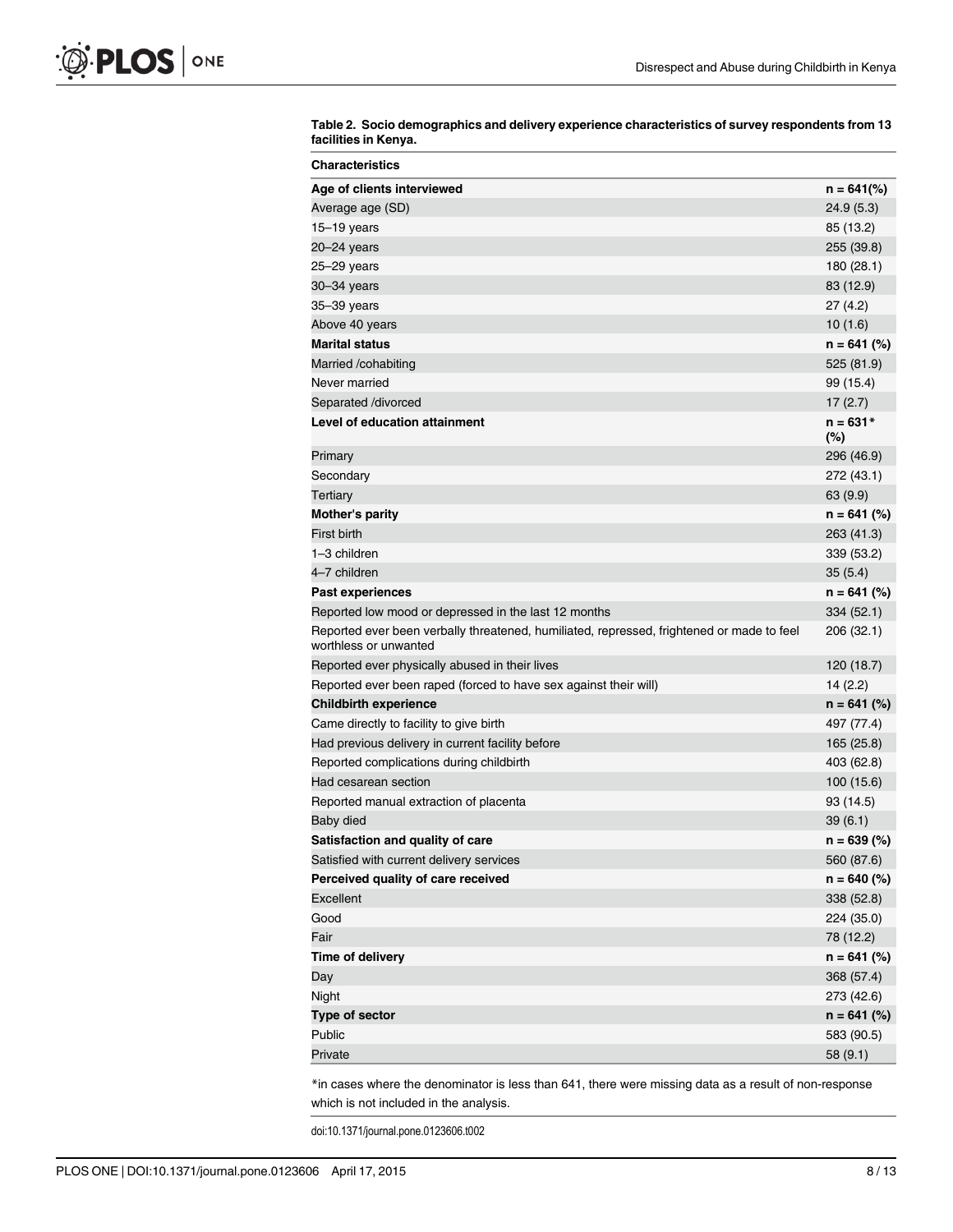majority  $(87.6\%, n = 560)$  of women expressed both satisfaction and perceived excellent/good quality of care. Forty-three percent ( $n = 273$ ) of the deliveries occurred at night, and most (90%,  $n = 583$ ) were in the public sector.

#### Reported prevalence of disrespectful and abusive care during childbirth

Table 3 describes elements of D&A that women reported as experiencing during their facility stay. Self-reported prevalence of any D&A by postnatal women was  $20\%$  (n = 129). This was defined as any feeling of disrespect or humiliation during the childbirth experience. For responses to direct questions on different manifestations of D&A: 8.5% (n = 55) of women reported non-confidential care;  $18\%$  (n = 115) reported non-dignified care; and  $14.3\%$  (n = 92) reported neglect or abandonment. Non-consensual care was reported in  $4.3\%$  (n = 28) of cases. 4.2% (n = 27) of women reported physical abuse; 8.1% (n = 52) of women reported detainment for non-payment of fees, while demand for unofficial payment was reported at just less than one percent.

### Relationship between reported D&A and clients characteristics

A logistic regression analysis determined the association between various possible predictors of D&A and the categories of experience. Women between 20 and 29 years old were less likely to experience non-confidential care compared to these under 19 years of age; OR: [0.6 95% CI  $(0.36, 0.90)$ ;  $p = 0.017$ ]. Women of higher parity, between one and three children, were three times more likely to be detained for lack of payment or five times more likely to be requested

#### Table 3. Prevalence of reported disrespect & abuse during childbirth.

| <b>Reported prevalence of D&amp;A</b>                                        | $n = 641$ (%) |
|------------------------------------------------------------------------------|---------------|
| Any treatment that made you feel humiliated or disrespect                    | 129 (20.1)    |
|                                                                              | $n = 641$     |
| Non confidential care                                                        | 55(8.5)       |
| Treated in a way that violated privacy                                       | 47 (7.4)      |
| Treated in a way that violated confidentiality                               | 25(3.9)       |
|                                                                              | $n = 639$     |
| <b>Non-dignified care</b>                                                    | 115 (18.0)    |
| Provider talked or used a facial expression that made you feel uncomfortable | 115 (18.0)    |
|                                                                              | $n = 641$     |
| Neglect/abandonment                                                          | 92 (14.3)     |
| Left unattended by health workers when you needed help                       | 81 (12.6)     |
| Ignored regarding requests for pain relief                                   | 48 (7.5)      |
|                                                                              | $n = 638$     |
| Non-consented care                                                           | 28 (4.3)      |
| Treatment given without permission                                           | 28(4.3)       |
|                                                                              | $n = 637$     |
| <b>Physical abuse</b>                                                        | 27(4.2)       |
| Physical abuse (slapping pinched pushed, beaten, poked)                      | 27(4.2)       |
|                                                                              | $n = 641$     |
| Inappropriate demands for payment                                            |               |
| Detention in facility for failure to pay                                     | 52(8.1)       |
| Request for a bribe for services                                             | 6(0.9)        |

doi:10.1371/journal.pone.0123606.t003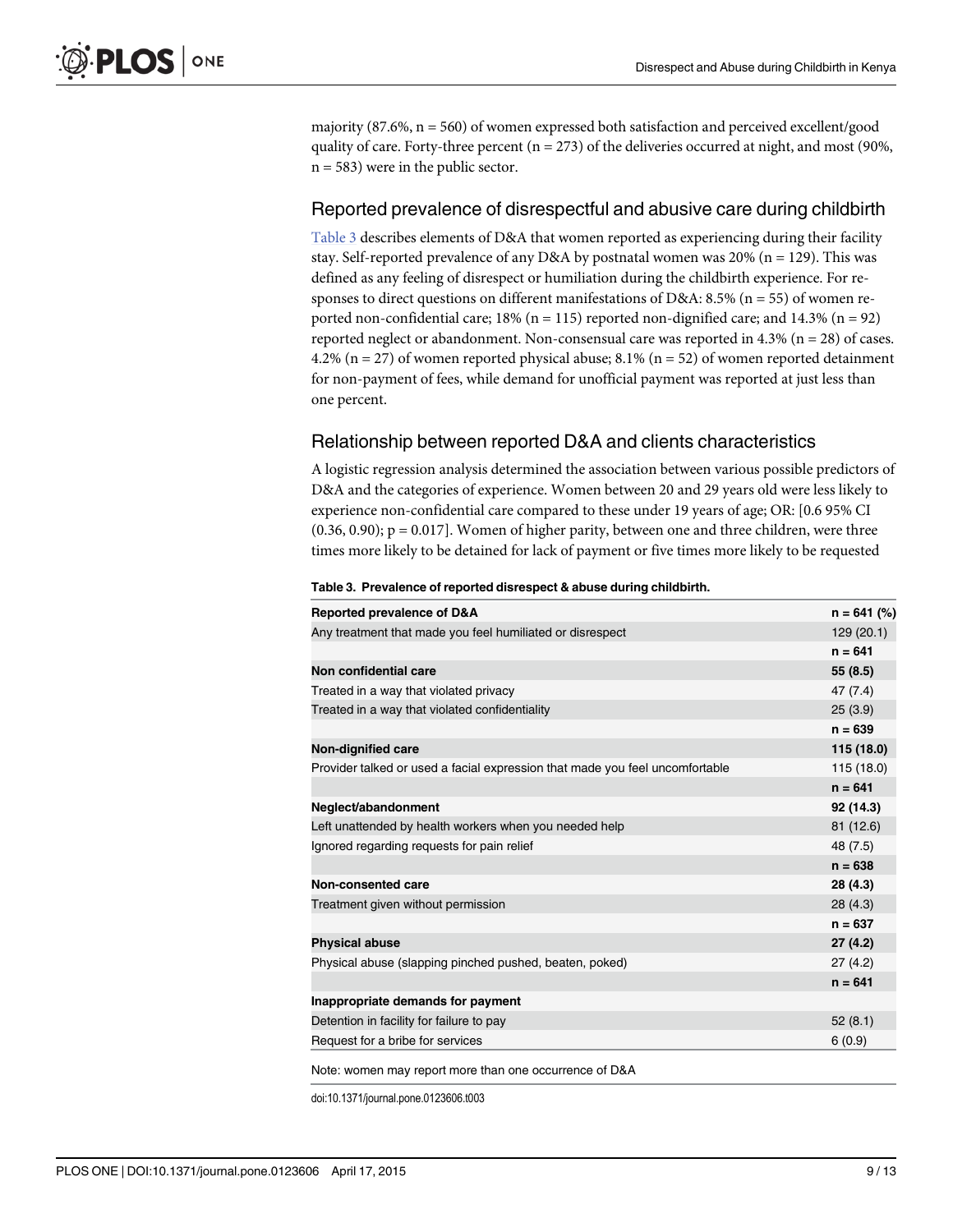| <sup>O</sup> PLOS   ONE |  |  |
|-------------------------|--|--|
|-------------------------|--|--|

| <b>Characteristics</b>                                      | Any<br><b>Disrespect</b>               | <b>Physical</b><br>Abuse           | <b>Non</b><br>consented<br>care     | <b>Non</b><br>confidential<br>care | Non dignified<br>care                | Detained:<br>lack of<br>payment        | <b>Request for</b><br>bribe          | <b>Neglect</b>                      |
|-------------------------------------------------------------|----------------------------------------|------------------------------------|-------------------------------------|------------------------------------|--------------------------------------|----------------------------------------|--------------------------------------|-------------------------------------|
| Age: (reference group: below 19 years)                      |                                        |                                    |                                     |                                    |                                      |                                        |                                      |                                     |
| $20 - 29$ years                                             | 1.1(0.61, 1.8)<br>$p = 0.818$          | 1.5(0.70, 3.3)<br>$p = 0.283$      | <b>NA</b>                           | 0.6(0.36, 0.90)<br>$p = 0.017$     | 1.1(0.55, 2.3)<br>$p = 0.729$        | 0.4(0.12,1.4)<br>$p = 0.186$           | 0.4(0.092,1.7)<br>$p = 0.223$        | 1.2(0.4, 3.6)<br>$p = 0.725$        |
| Over 35 years                                               | <b>NA</b>                              | 0.8<br>(0.03, 17.4)<br>$p = 0.861$ | <b>NA</b>                           | 0.29(0.05, 1.4)<br>$p = 0.132$     | <b>NA</b>                            | 0.26<br>$(0.03, 1.8)$ ;<br>$p = 0.185$ | <b>NA</b>                            | <b>NA</b>                           |
| Parity (reference group: no previous children)              |                                        |                                    |                                     |                                    |                                      |                                        |                                      |                                     |
| Between 1-3<br>children                                     | 1.2(0.59, 2.3)<br>$p = 0.621$          | 0.9(0.46, 1.9)<br>$p = 0.892$      | 1.2(0.35, 4.5)<br>$p = 0.714$       | 0.8(0.56, 1.1)<br>$p = 0.305$      | 0.8(0.38, 1.8)<br>$p = 0.657$        | 3.5(2.2,5.9)<br>p<0.001*               | 4.5(1.2, 17.4)<br>$p = 0.028*$       | 1.3(0.6, 2.5)<br>$p = 0.442$        |
| Between 4-9<br>children                                     | 0.9(0.13.6.8)<br>$p = 0.984$           | 1.3(0.20.8.3)<br>$p = 0.779$       | $4.7*$ (1.1,20.7)<br>$p = 0.040$    | 1.5(0.87, 2.8)<br>$p = 0.127$      | 1.3(0.4, 4.5)<br>$p = 0.609$         | $12.4*$<br>(3.2, 47.4)<br>p<0.001      | $49.4*$<br>(8.6, 27.9)<br>p<0.001*   | 0.86<br>(0.2, 3.7)<br>$p = 0.850$   |
| SES: (reference group: top 80%)                             |                                        |                                    |                                     |                                    |                                      |                                        |                                      |                                     |
| Lowest 20%                                                  | 0.96<br>$(0.41, 2.2)$ ;<br>$p = 0.938$ | <b>NA</b>                          | 0.87(0.2,3.9)<br>$p = 0.861$        | 0.95(0.37, 2.4)<br>$p = 0.930$     | 0.90(0.35, 2.2)<br>$p = 0.834$       | 0.78(0.35, 1.7)<br>$p = 0.566$         | <b>NA</b>                            | 0.61<br>(0.35, 1.1)<br>$p = 0.089$  |
| Education Attained (reference group: grade 1-4)             |                                        |                                    |                                     |                                    |                                      |                                        |                                      |                                     |
| Grades 5-7                                                  | 0.84(0.51,<br>4.5) $p = 0.857$         | <b>NA</b>                          | 0.34(0.03, 3.2)<br>$p = 0.351$      | <b>NA</b>                          | 1.7(0.28, 10.6)<br>$p = 0.557$       | <b>NA</b>                              | <b>NA</b>                            | 1.2(0.2.6.2)<br>$p = 0.809$         |
| Grades 8+                                                   | 1.09<br>(0.26, 4.5)<br>$p = 0.900$     | <b>NA</b>                          | 0.25(0.03,1.6)<br>$p = 0.157$       | <b>NA</b>                          | 1.5(0.27, 9.1)<br>$p = 0.601$        | <b>NA</b>                              | <b>NA</b>                            | 1.2(0.2, 6.2)<br>$p = 800$          |
| Marital Status (reference group: Never Married & Separated) |                                        |                                    |                                     |                                    |                                      |                                        |                                      |                                     |
| Currently<br>Married                                        | 0.66<br>(0.42, 1.0)<br>$p = 0.067$     | 0.90<br>(0.52, 1.5)<br>$p = 0.709$ | 2.2(0.32, 15.1)<br>$p = 0.420$      | 1.9(1.0.3.8)<br>$p = 0.048*$       | 1.1(0.43.2.5)<br>$p = 0.912$         | 0.15<br>(0.07, 0.34)<br>p<0.001*       | 0.19<br>(0.05, 0.72)<br>$p = 0.014*$ | $1.7*$<br>(0.9, 2.9)<br>$p = 0.052$ |
| Family/Friend Present (reference group: no support)         |                                        |                                    |                                     |                                    |                                      |                                        |                                      |                                     |
| Had support                                                 | 0.59<br>(0.29, 1.2)<br>$p = 0.163$     | 2.3<br>(0.50, 10.3)<br>$p = 0.288$ | 0.61<br>(0.16, 2.25)<br>$p = 0.465$ | 0.89(0.50, 1.6)<br>$p = 0.724$     | 0.49<br>(0.26, 0.95)<br>$p = 0.037*$ | 0.53(0.21,<br>1.35)<br>$p = 0.189$     | 0.17(0.02, 1.2)<br>$p = 0.073$       | 0.6<br>(0.36, 1.0)<br>$p = 0.083$   |

#### Table 4. Relationship between reported disrespect and abuse during childbirth and client characteristics (OR 95%CI).

\* Denotes a statistically significant finding with a p-value<0.05. For each category described in the table the reference groups are defined as indicated. NA- refers to cases where statistical analyses could not be performed

doi:10.1371/journal.pone.0123606.t004

for a bribe compared to those who had just given birth to their first child; OR: [3.5 (2.2, 5.9);  $p<0.001$  and OR: [4.5 (1.2, 17.4);  $p = 0.028$ ] respectively. Clients were less likely to be detained for lack of payment or bribed if they were married; OR:  $[0.15 (0.07, 0.34); p<0.001]$  and OR;  $[0.19 (0.05, 0.72); p = 0.014]$  respectively; but women were twice more likely to be neglected if married compared to those that are single or never married: OR:  $[1.7 (0.9, 2.9); p = 0.052]$ . Clients with no support (such as a partner or companion) during delivery were less likely to experience inappropriate demands for payments or detention; OR:  $[0.49 (0.26, 0.95); p = 0.037]$ (Table 4).

#### **Discussion**

This study aimed to contextually define the types of disrespectful and abusive behaviors that manifest in Kenya, and measure their prevalence during the childbirth process. The overall prevalence of D&A reported among this study population of 641 postnatal women from 13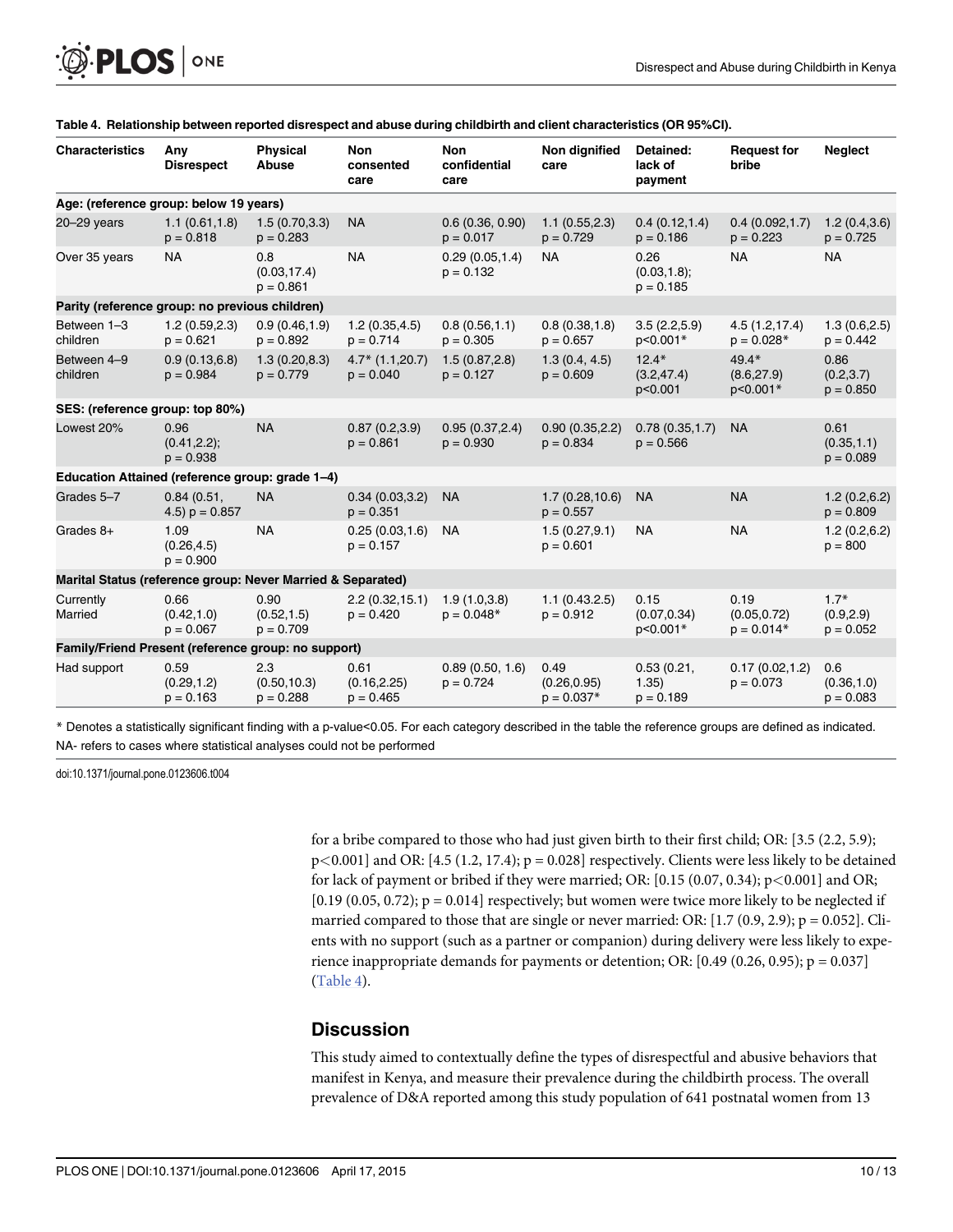<span id="page-10-0"></span>Kenyan facilities is 20%. Within the study facilities, women reported six main categories of D&A with prevalence ranging from 4 to 18% for different categories.

Both anecdotal and published work indicate that clients are often discriminated according to race, ethnicity, religion, age, socio-economic, and HIV status (12). This study tested the relationship between age, economic and marital status, parity, and support during childbirth, and education with any type of D&A. There are no statistical associations between different categories of reported D&A with client age, education, and socio-economic status. Lack of associations may be due to low levels of reporting associated with potential normalization of the different categories of D&A.

A protective effect seems to exist against occurrence of non-dignified care when a woman has a companion throughout labor and delivery [OR: 0.49 (0.26, 0.95);  $p = 0.037$ ]. The main indicator for measuring non-dignified care in this context was the "provider talking or using a facial expression that makes clients feel uncomfortable". This association appears logical, as providers will be cautious about how they speak to clients or relate to them when a companion of the client is present. Availability of support during childbirth is one area reported to have a positive effect for clients during the birthing process and is recommended in the national standards of care [\[16](#page-12-0)].

Clients with higher parities were more likely to be detained for lack of payment compared to women with no previous children; this was also the case women who were bribed for services. This observation is likely linked to better planning among primigravidae than women who have already had children. Women with higher parity (4–9 children) are also more likely to experience non-consensual care compared to those without prior children, which may be due to provider perception that multi-parous women already have previous birth experience. Another interesting association is evident between marital status and detention, bribery, and neglect. Married women were less likely to be detained for non-payment of user fees or bribed compared to those who are never married or separated. This observation may be associated with married women's social networks as well as the fact married women may come from more stable households with access to funds.

The evidence presented here, is based on women's self-reported experience of D&A during childbirth, and informs two key issues about D&A's prevalence. First, women's previous experiences of D&A at healthcare facilities, for childbirth or other visits, may "normalize" disrespectful or abusive care. Women expect such behavior and therefore do not think it is abnormal, illegal, or ethically wrong  $[12]$  $[12]$ . As a result of normalization, clients may not be able to distinguish between acceptable standards of care and those violating their patient and human rights. Second, women who have experienced disrespect, violence, or "patriarchal privilege" in their daily lives outside the health system may also be more likely to accept poor treatment within a facility. This is more likely in settings where the global estimate of gender-based violence (GBV) against women is high; recent research estimates GBV as ranging between 15 to 71% in many countries  $[17-21]$  $[17-21]$  $[17-21]$  $[17-21]$ , with recent estimates from Africa indicating lifetime prevalence between 25 and 48% (i.e. 48% in Zambia, 47% in Kenya, 34% in Egypt, 30% in Uganda and 25% in South Africa) and annual prevalence ranging between 10 and 26% [\[22](#page-12-0)–[24\]](#page-12-0).

There are a few limitations to this study. Clients may have underreported the occurrences of D&A for two reasons. First, the interviews were held within the facility grounds and clients may have perceived that reporting D&A could jeopardize their future use of services at the same facility, especially for postnatal care. However the interviews were conducted in private conditions at facilities, where they were assured of confidentiality. Under- reporting may also be due to the fact that women have "normalized" some of the behaviors. Furthermore, this is one of the first studies to measure prevalence; we based much of the initial thinking on the landscape analysis developed by Bowser and Hill  $[12]$ . While this provided a detailed summary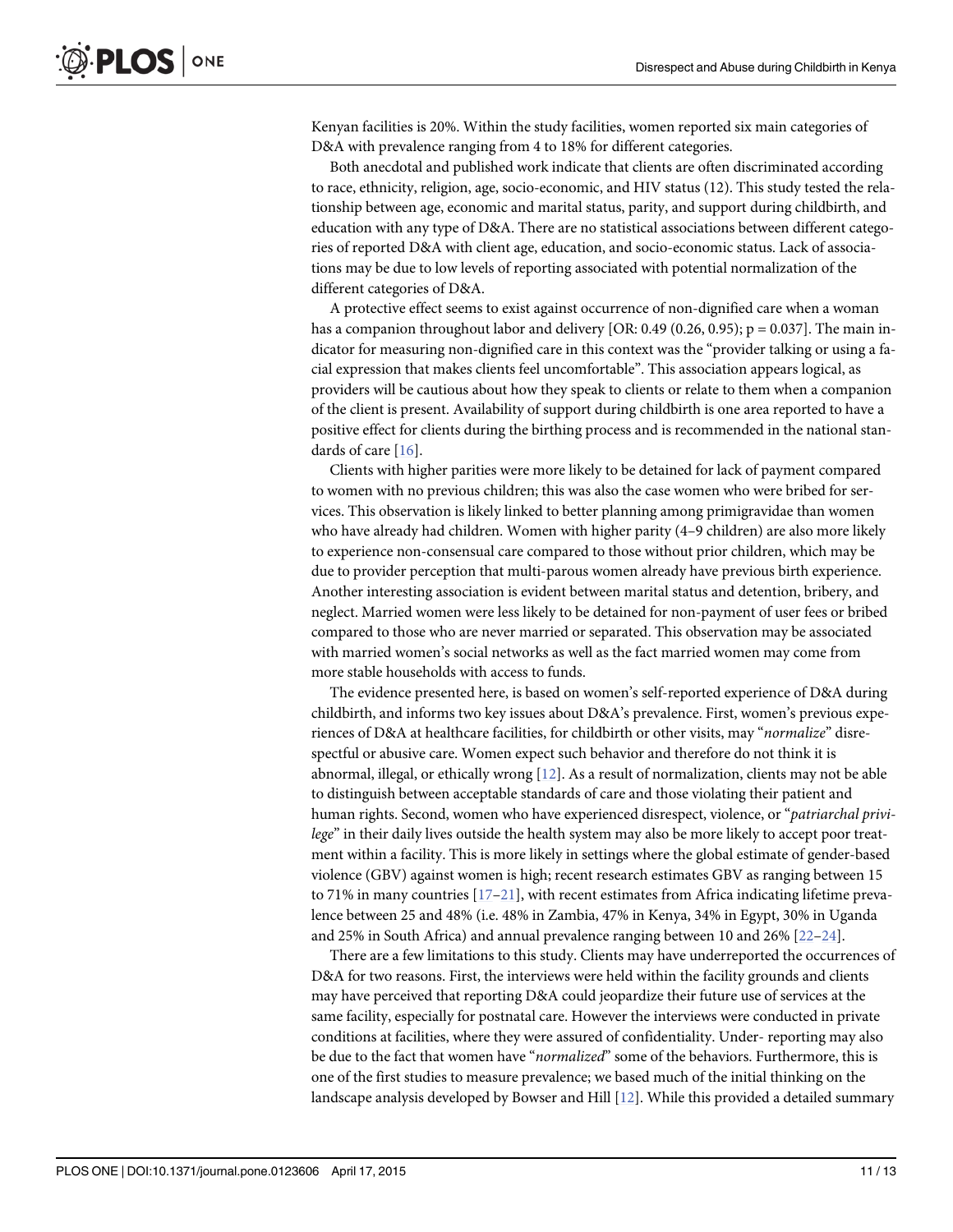<span id="page-11-0"></span>and excellent foundation, the framework itself has not yet been tested or validated. Nevertheless, nearly 20 percent of postnatal women reported some form of D&A, which indicates that serious D&A issues affect willingness to deliver in a health facility, which contributes to Kenya's low SBA rate and ultimately reduces the likelihood of reaching MDG 5.

There is a growing body of qualitative literature describing disrespectful and abusive treatment during childbirth and poor quality of care experienced by women in a variety of settings [\[25](#page-12-0)–[28\]](#page-12-0), This paper is one of the first to describe the prevalence of D&A. These results have contributed to the design of a package of interventions in Kenya at policy, health facility and community level to ensure that women and providers understand that mistreatment is neither normal nor acceptable, and to create a culture of support, accountability and professionalism among policy makers, health managers and providers.

### **Conclusion**

One out of five women experienced feeling humiliated during labor and delivery. Six categories of D&A during childbirth in Kenya were reported. Women of higher parity were three times more likely to be detained for lack of payment, and five times more likely to be requested for a bribe compared to those who had just given birth to their first child. Understanding the prevalence of D&A is critical in developing interventions at national, health facility and community levels to address the drivers of D&A and to encourage clients' future facility utilization. Further research is required to understand the extent of D&A in other regions.

### Acknowledgments

We thank the consortium of three organizations, Population Council, FIDA—Kenya and the National Nursing Association of Kenya (NNAK), who come together to address this issue in Kenya with the Ministry of Health. The paper reflects the views of the researchers and not the funder or the Kenyan Government.

### Author Contributions

Conceived and designed the experiments: CEW TA CN RN. Performed the experiments: TA CN RN. Analyzed the data: TA NM CEW. Contributed reagents/materials/analysis tools: CEW TA RN CN BB AM FM AN. Wrote the paper: TA CEW.

#### References

- [1.](#page-1-0) Bryce J, Requejo JH. Tracking Progress in Maternal, Newborn and Child Survival. New York: UNICEF, 2010.
- [2.](#page-1-0) United Nations. The millennium development goals report. 2010. New York, USA. Available: [http://](http://unstats.un.org/unsd/mdg/Default.aspx) [unstats.un.org/unsd/mdg/Default.aspx.](http://unstats.un.org/unsd/mdg/Default.aspx) [cited 2010 October 9]. 2010.
- [3.](#page-1-0) Kyomuhendo G. Low use of rural maternity services in Uganda: impact of women's status, traditional beliefs and limited resources. Reprod Health Matters. 2003; 11(21):16–26. PMID: [12800700](http://www.ncbi.nlm.nih.gov/pubmed/12800700)
- [4.](#page-1-0) Jewkes R, Abrahams N, Z M. Why do nurses abuse patients? Reflections from South African obstetric services. Soc Sci Med. 1998; 47(11):1781–95. PMID: [9877348](http://www.ncbi.nlm.nih.gov/pubmed/9877348)
- [5.](#page-1-0) Kruk M PM, Mbaruku G, de Pinho H, Galea S. Women's preferences for place of delivery in rural Tanzania: a population-based discrete choice experiment. Am J Public Health. 2009; 99(9):1666–72. doi: [10.](http://dx.doi.org/10.2105/AJPH.2008.146209) [2105/AJPH.2008.146209](http://dx.doi.org/10.2105/AJPH.2008.146209) PMID: [19608959](http://www.ncbi.nlm.nih.gov/pubmed/19608959)
- [6.](#page-1-0) WHO and UNICEF. Countdown to 2015 Decade Report (2000–2010) Taking stock of maternal, newborn and child survival. 2010.
- [7.](#page-1-0) Kenya National Bureau of Statistics (KNBS) and ICF Macro. Kenya Demographic and Health Survey 2008–09. Calverton, Maryland: KNBS and ICF Macro. 2010.
- [8.](#page-1-0) Audo M.O FA, Njoroge P.K. Quality of health care and its effects in the utilisation of maternal and child health services in Kenya. East Afr Med J. 2005; 82(11):547–53. PMID: [16463747](http://www.ncbi.nlm.nih.gov/pubmed/16463747)